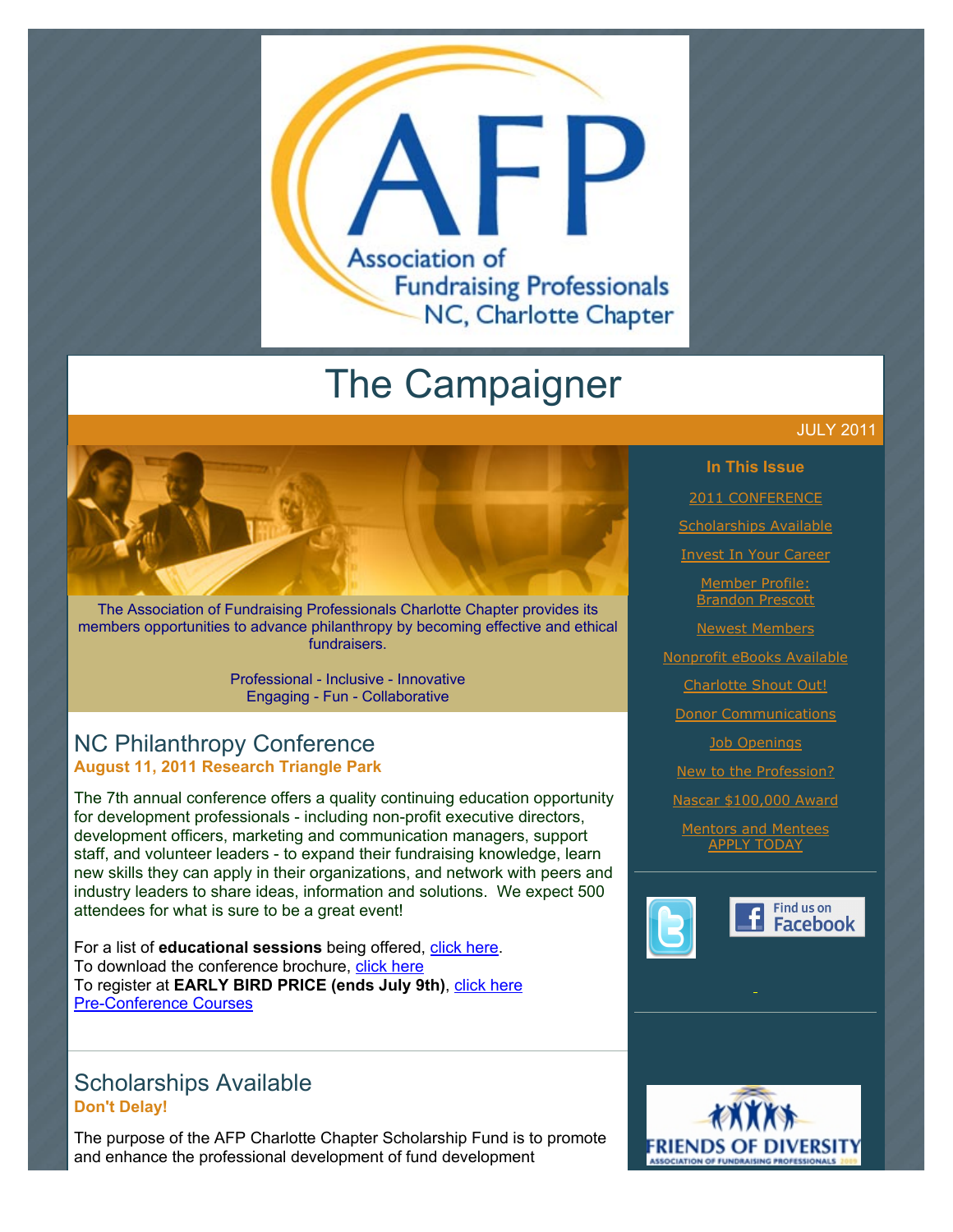

professionals in the Charlotte area and encourage involvement and membership in the Charlotte chapter of the Association of Fundraising Professionals.

**Conference Scholarships are available!**  [More Information](http://www.afp-charlotte.org/scholarships.html)

### CFRE Review & Fundamentals of Fundraising Courses Being Offered **August 9 - 10, 2011 - Durham NC**

**Approved Provider For** Thinking of taking the CFRE exam anytime soon? New to the Fundraising Profession? If you answered yes to one of these questions, then the CFRE Review Course or Fundamentals of Fundraising is for YOU!! Both courses are being offered August 9-10 at the Sheraton RTP. Seating is limited and deadline for registering is July 27, 2011.

### **CFRE Review Course**



## **Continuing Education**

The AFP CFRE Review Course provides an overview of the development function for fundraising professionals who would like to improve their development skills, learn to raise money more efficiently or build upon their current development skills. It is designed for fundraising professionals at the five-year or above level of experience who may be preparing the CFRE Certification Exam. However, the course is also applicable to other midlevel practitioners. NOTE: While this is an excellent review it is NOT primarily a "prep" course for those taking the exam.

### **Fundamentals Of Fundraising Course**

At the conclusion of the course, the participating novice practitioner should be able to:

- Develop a Comprehensive Solicitation Program
- Build & Sustain Relationships
- Secure the Gift
- Manage Volunteers
- Understand Management and Accountability

**To learn about our distinguished faculty, [click here.](http://www.afp-charlotte.org/customers/102012921065393/filemanager/2011_Faculty_Bios.pdf)**

[More Information About The Conference](http://www.ncphilanthropyconference.org/)

Member Profile **Brandon Prescott**

### Job Opportunities

**Blumenthal Performing Arts Vice President of Development** - 07/01/11 Position Available: Immediately Position Reports To: President [More Information](http://www.afp-charlotte.org/customers/102012921065393/filemanager/070111_Blumenthal.pdf) 

[More Job Openings](http://www.afp-charlotte.org/executivereferrals.html)

### New Professionals Affinity Group **July 19, 2011 - 4:00 PM**

Do you have less than 5 years of experience in the development field? Would you like to bounce ideas or questions off colleagues?

Join us at our (FREE) inaugural meeting for new development professionals to discuss best practices, strategies and ideas around key topics. [More Information](http://www.afp-charlotte.org/rsvp_details.html?id=3229) 

NASCAR Foundation Launches Betty Jane France Humanitarian Award **Nominations will be accepted through July 18, 2011**



Every child deserves a champior [The NASCAR Foundation will](http://www.nascar.com/foundation) recognize the outstanding charitable and volunteer efforts by NASCAR fans by awarding the first annual Betty Jane France Humanitarian Award, which includes a **\$100,000 donation** from the NASCAR Foundation to the childrens' charity of the recipients' choice.

The award will honor the passionate commitment Betty Jane France has demonstrated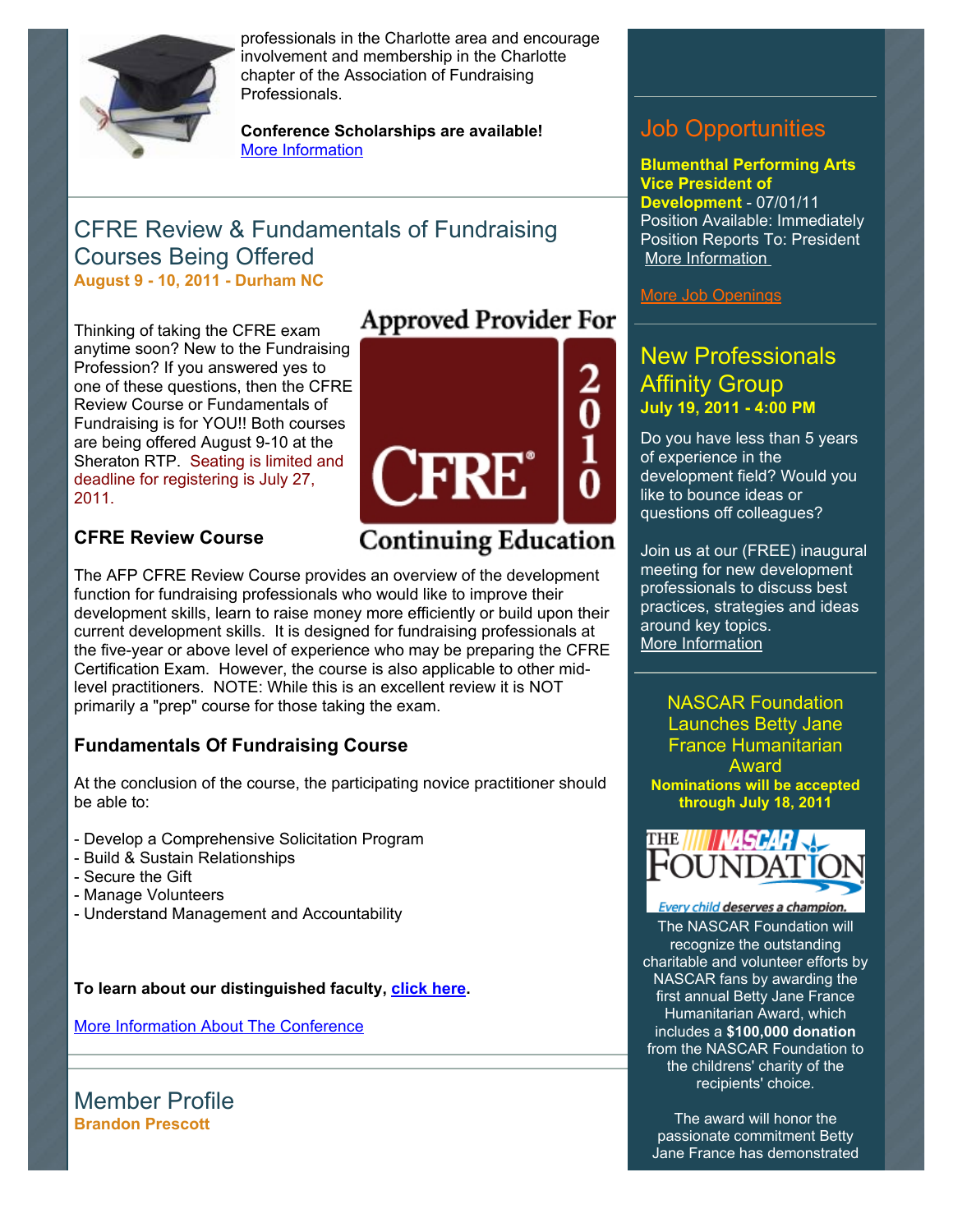Brandon Prescott is the Associate Director of Development at the Council for Children's [Rights. Brandon also](http://www.cfcrights.org/) serves on the board of AFP Charlotte as the Membership Recruitment and Retention Chair as well as the Every Member Campaign Chair. [Contact Brandon](mailto:brandon@cfcrights.org)



Brandon Prescott

#### **Why did you join AFP?**

I moved to Charlotte from Hattiesburg, MS where I was part of AFP through the University of Southern Mississippi Foundation. And when I moved here the Council for Children's Rights encouraged me to become a member. I guess you could say that AFP has been a part of my development career from the beginning.

#### **What has been the greatest benefit of membership for you personally?**

The greatest benefit of an AFP membership for me is the networking. In Charlotte I am able to meet fellow fundraisers quickly and bounce ideas off other members about current issues and strategies.

#### **What would you say to other fundraising professionals who are considering AFP membership?**

Don't just become a member, get involved! There are so many ways to jump in and help with various committees and activities. And there are so many great people who can help advance your understanding of philanthropy while you're helping out.

### New Members **AFP Charlotte**

Welcome to our newest members!

[Chavon Carroll,](mailto:chavon.carroll@artsandscience.org) Donor Marketing Officer, Arts & Science Council

[Julie Conigliaro](mailto:julie.conigliaro@artsandscience.org) , Senior Development Officer, Arts & Science Council

**[Susan Irene Olak,](mailto:solak@nascar.com) Development Manager, The NASCAR Foundation** 

**Have questions about membership?** Contact [Brandon Prescott](mailto:brandon@cfcrights.org)

Nonprofit eBooks

with her charitable works and community efforts. [Read More](http://www.afp-charlotte.org/customers/102012921065393/filemanager/2011_juneNASCARFDNAWARD.pdf)

#### **WE NEED YOU!**



**AFP Charlotte Mentoring Program - Class of 2011/2012** 

AFP Charlotte's **Mentoring** Program is an excellent resource for

new and experienced development professionals that enhances and broadens the professional's knowledge, skills set and success in the field of philanthropy.

Objective: To develop our future leadership within the field of philanthropy within the Charlotte Chapter and to enhance Mentor/Mentee professional achievement level.

**Application Deadline - Friday, September 2, 2011**

[More Information](http://www.afp-charlotte.org/page4.html)

#### **2011 Board of Directors**

### EXECUTIVE COMMITTEE

**President Amy Tribble, CFRE** VP of Resource Development Arts and Science Council

> **President-Elect Katie Benston, CFRE** Chief Program Officer Care Ring

**Vice President, Membership Michelle Hamilton, CFRE** Development Officer Crisis Assistance Ministry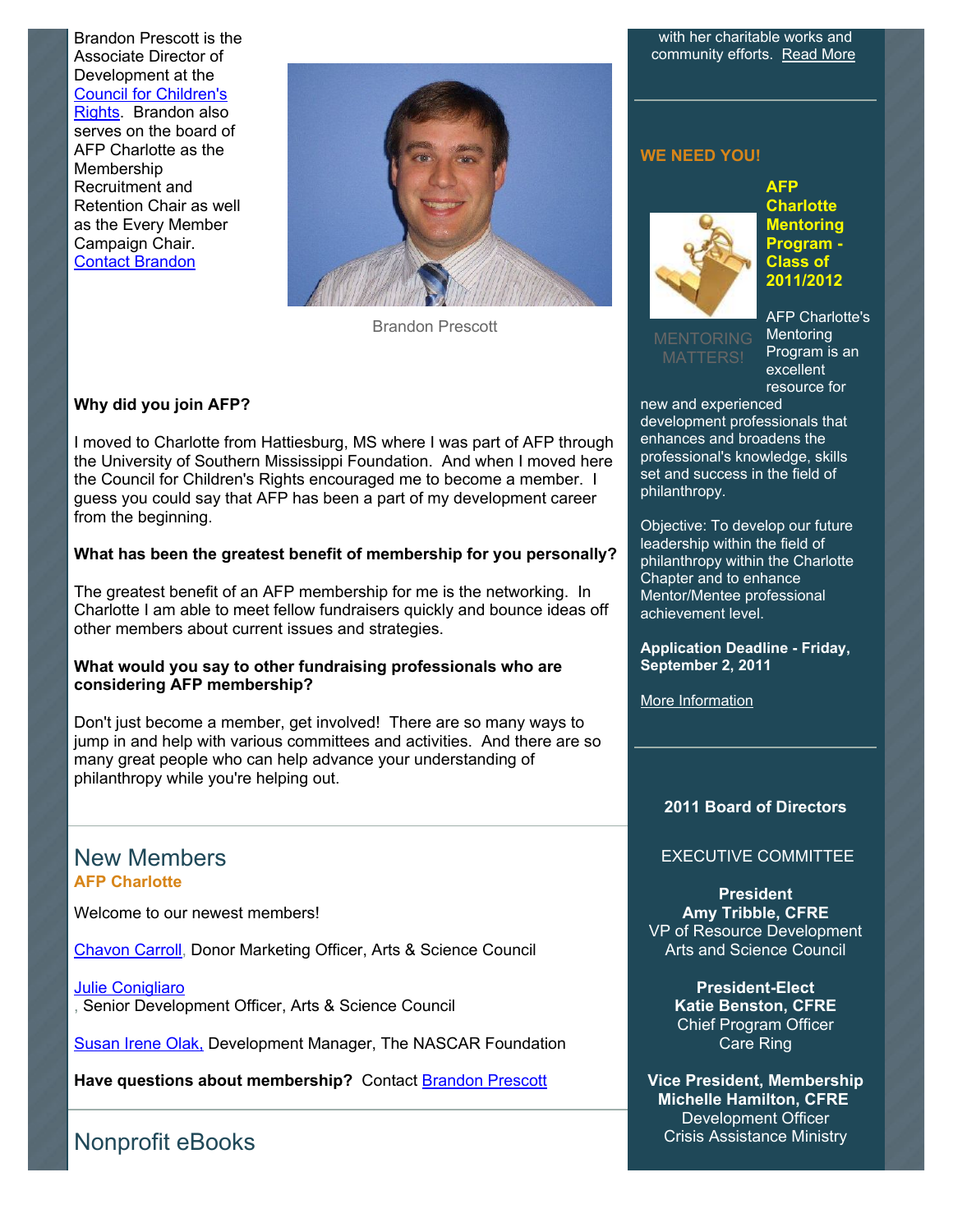The Charlotte Mecklenburg Library has a great list of NEW Nonprofit eBooks that you can access remotely with your library card through NetLibrary. To see a listing of these offerings, **click here.**



### Charlotte Mecklenburg Library

### A Charlotte Shout Out!

AFP Charlotte Chapter helped to fund the Leadership Gift School and was mentioned in the Chronicle of Philanthropy June 23rd article:

**Charities Experiment With Ways to Train Fund Raisers** By Holly Hall

As more and more nonprofits are stepping up training of fund raisers, they are finding low-cost yet effective ways to improve the skills of their staff members. [Read More](http://philanthropy.com/blogs/prospecting/charities-experiment-with-ways-to-train-fund-raisers/30461?sid=pt&utm_source=pt&utm_medium=en)

### Mentoring Matters **From a Mentee**



### **Patrick Lynch, Development Director, Socrates Academy**

The mentor program to me really exemplifies what being a member of AFP is all about. It consists of a group of individuals who are committed to learning, growing and sharpening their skills in their given profession. It is about building a sense of community, comfort and understanding and is welcoming to you no matter your role or experience.

These are just a few of the things that come to mind as I think about my experience with the AFP Charlotte mentor program.

The mentor program has been a wonderful benefit to me as a young fundraiser. It provides us mentees with an opportunity to ask questions in a safe environment and provides us with someone to reach out to for help and guidance. I have been very fortunate

**Assistant VP for Institutional Advancement Sharon Harrington, JD, CFRE** Johnson C. Smith University

**Vice President, Outreach Armen S. Boyajian** Director of Leadership Giving Catholic Diocese of Charlotte

### **Secretary**

**Kelly Lynn** Director of Development & Community Engagement Charlotte Emergency Housing

**Treasurer Jennifer Sheely** Vice President Holy Angels Foundation, Inc.

**Past President. Community Board Training Doug Hartjes, CFRE** President Make-A-Wish Foundation of Central & Western North Carolina

### **Member Events**

**Grace Lewis, CFRE** Regional Executive/Vice President of Fund Development Girls Scouts Carolinas Peaks to Piedemont

#### **Legislative**

**Joy Paige** VP for Instituional **Advancements** Johnson C. Smith University

**Affinity Groups Beth Fischer, JD, CFRE** Director of Principal Gifts UNC Charlotte

**Senior Forum & Job Opportunities Jenni Gaisbauer, CFRE** Senior Vice President of Development Levine Museum of the New **South** 

**NC Philanthropy Conference Jamie Hayes, CFRE** Director of Development Presbyterian Healthcare **Foundation**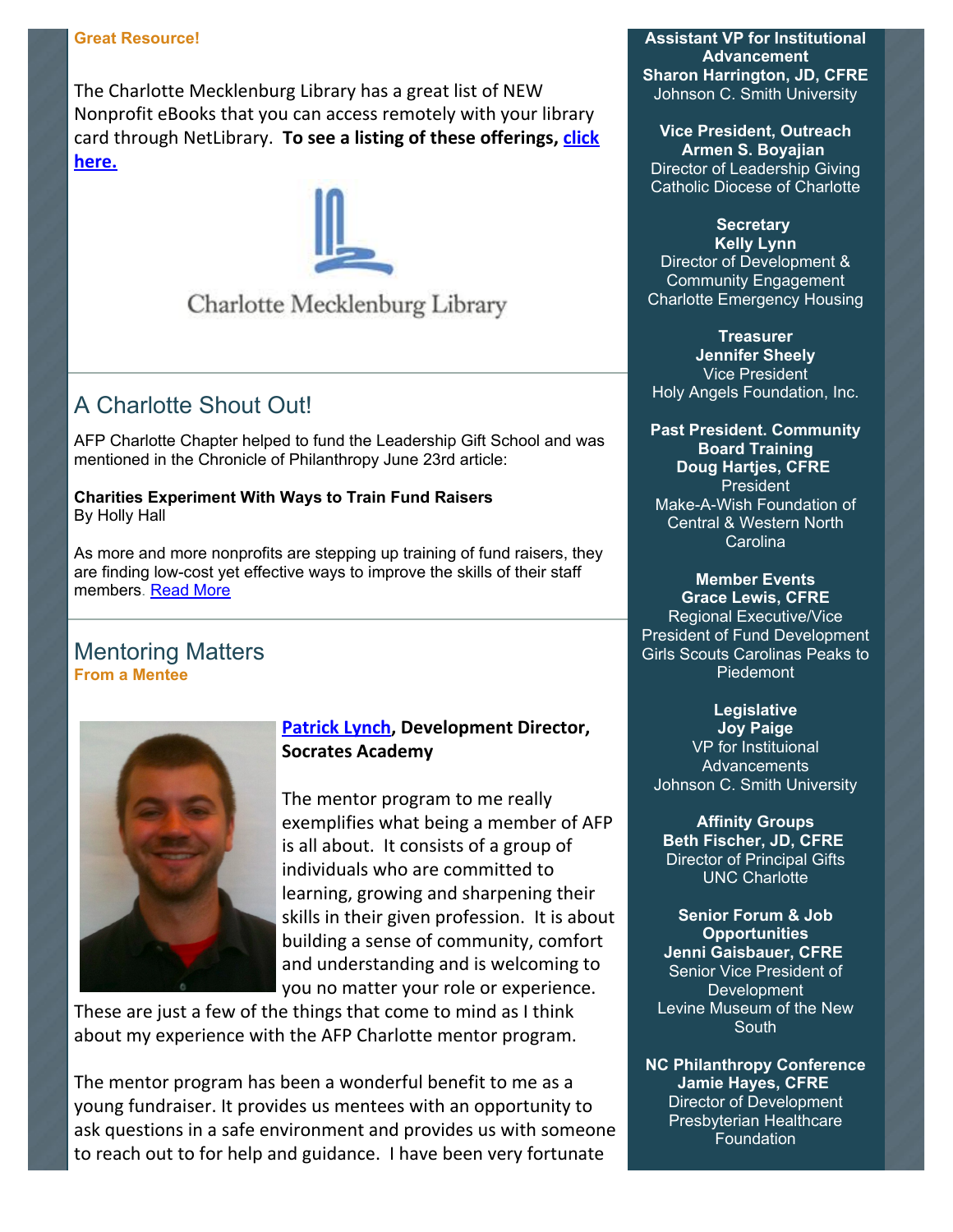to have Katie Benston as my mentor for this year. Knowing that I have Katie to turn to and help me as been a huge relief. This is my first year in a fundraising capacity and if I had to do it all on my own I would be lost. Fortunately, I have been able to turn to Katie as well as the rest of the Mentoring Committee for help and guidance. The mentoring socials have also proved to be beneficial and have opened the door to additional connections and contacts within AFP Charlotte. Overall, I feel that the mentor program has been a very valuable asset and I am so thankful that I decided to apply.

Whether you are fresh into fundraising or a seasoned veteran who is now working with a new focus, there is always more to learn and the best way to learn is from those around you. I am very thankful for the experience I have had in the mentoring program this year and look forward to someday being a mentor myself.

### Mentoring Matters **From a Mentor**

#### **[Stephanie Stenglein,](mailto:stephanies@charlottesymphony.org) Annual Campaign and Patron Information Manager, Charlotte Symphony**

When they were looking for members to be mentors this year, it was an easy decision for me to volunteer. I have been very fortunate in my career to have had numerous people in my life that I consider to be a mentor even though it may not have always been a formalized relationship. In 2007, I was an AFP



mentee. My mentor, Stacie Young, and I had a great relationship that I value to this day. Although our commitment officially ended we still keep in touch and I know the same will be true for my mentee, Halley Cella.

What I value most about being a mentor is you not only share your knowledge and experience with your mentee, you gain knowledge from them as well. Having new, fresh perspectives on topics and strategies is beneficial.

Being a mentor and mentee is a valuable experience that I would highly recommend to anyone interested in expanding their knowledge and building their network.

**Scholarships Shannon Hinson** Director of Annual Fund Thompson Child & Family Focus

**Finance & Certification Katherine Lambert, CFRE** Executive Vice President Girl Scouts, Hornets' Nest **Council** 

**Finance & Sponsorships Patton McDowell, CFRE** Patton McDowell & Associates

**Mentoring Benjamin T. Mohler, CFRE** Director of Philanthropy and Development **The University of North Carolina** at Charlotte The William States Lee College of Engineering

**Membership Recruitment & Retention, Every Member Campaign Brandon Prescott** Associate Director of **Development** Council for Children's Rights

**National Philanthropy Day Stephanie Stenglein** Annual Campaign and Patron Information Manager Charlotte Symphony